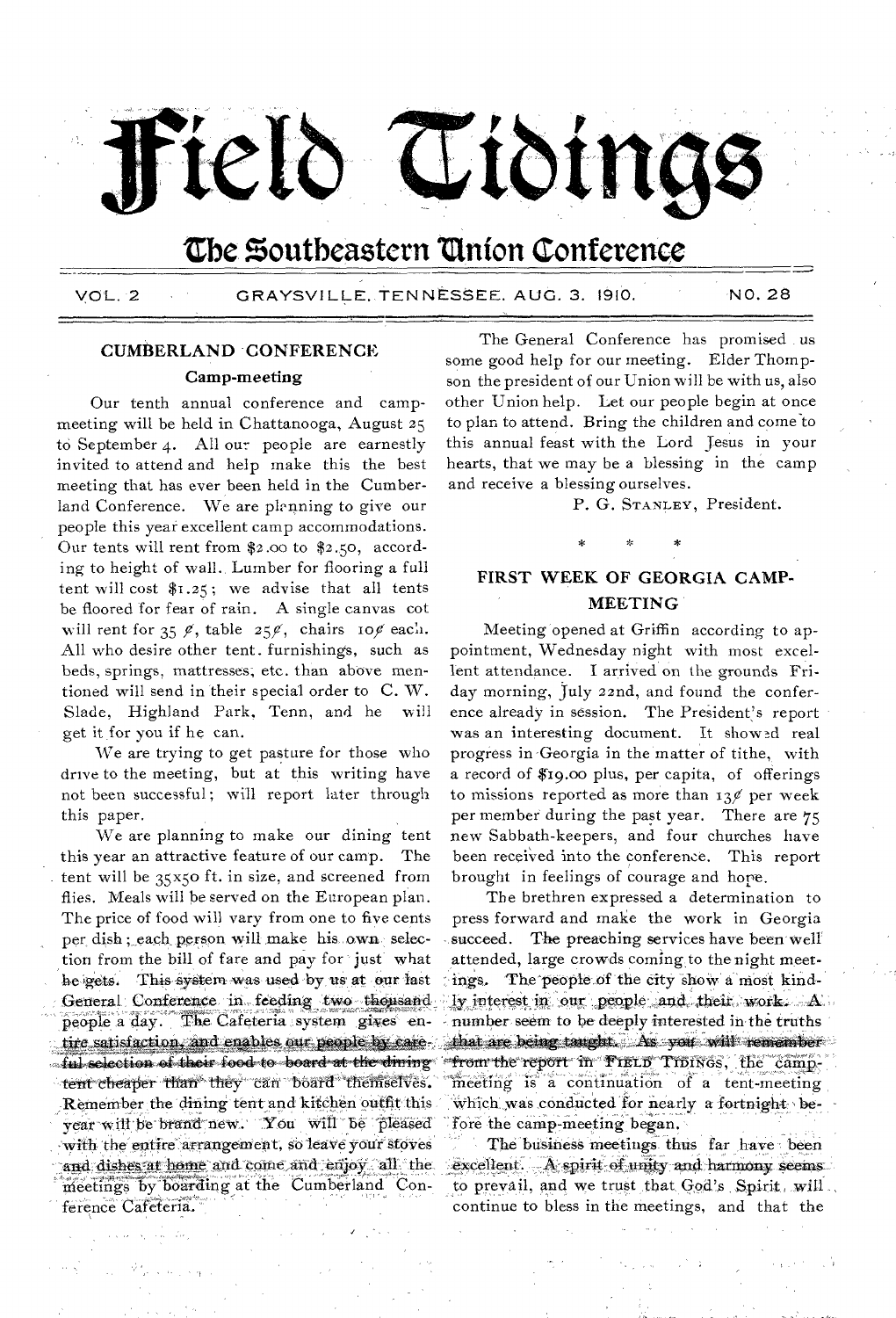results of this meeting may be felt in a marked manner throughout the conference in years to come. Further reports from the secretary will give the recommendations passed and such other items as may be thought of interest to the people.

The work for the young people seems to be making some progress. We trust that they will all reap a real benefit for having been at this camp-meeting.

### **"MY LODGE EXPERIENCE"**

### **The Secret Order' and Why I Left It.**

### **By Elder George 0. States**

The latest production, dealing with an all important question that should agitate every Seventh-day Adventist. Elder States has written a real life experience, and every churchmember should have the practical counsel that is contained in his- new pamphlet, "My Lodge-Experience."

The very fact that we find professed believers affiliating with the secret societies of today, should awaken a spirit of thoughtful, prayerful investigation. "Can a Seventh-day Adventist consistently be a member of a secret order?" This question and others of like nature are forcibly answered by Elder States in a straightforward manner, using the Scriptures and the Spirit of Prophecy as a basis for his argument.

We can truthfully say that this is one of the most timely presentations of the lodge question that we have ever had the privilege of examining.

It contains 64 pages with heavy paper covers. Prices postpaid are as follows : Single copy, 15 cents,; to copies for \$1.00. Order today of your tract society or the Southern Publishing Association, Nashville, Tennessee.

SOUTHERN PUBLISHING ASSOCIATION,

R. Hook Jr., Mgr.

### **A COMPARISON**

In these days of progress in our book work, reports of gain and increase are frequent, yet they are none the less full of meaning. As I look back over the history of the development of our book work, and study the prophecies relative to the closing up of the Advent Message, these reports of progress are clear indications to

me that we are living in the very last days—the "gathering time," when God has stretched out His hand the second time to' cover the remnant of His peeple. It is while working in harmony with each other and in harmony with God's plans that success attends our efforts.

During the first six months of 1909, the entire sales in the Southeastern Union Conference were \$11,407.13. During the first half of this year the sales increased by \$5,551.02, almost fifty per cent to \$16,958.15. The *figures* should not be confounded with the reports 'of orders taken. The figures that are here compared are of the actual net sales made from the publishing house, reckoned at retail value, and includes all classes of books and tracts.

In three of our conferences—Georgia, North Carolina, and Florida, there has been a gain ; the total gain in these three conferences amounting to \$7,271.85. But there has been a decrease of \$1,720.83 in the South Carolina and Cumberland conferences, leaving a net increase for the Union of \$5,551.02. The increase in Florida alone was \$6,401.64, or \$850.62 more than the net increase in the entire Union.

Persistent efforts, and hard work have been required to bring about this splendid showing. Yet, every one who loves the appearing of our Lord must rejoice because of this forward step in the work in our Union. Is not this an opportune time for every believer to consecrate himself anew to God's service, placing himself among that noble band of active workers who -are carrying the printed page from home to home in our field? Does the Lord impress' you with a desire to engage in the canvassing work? He-says: "In a large degree through our publishing houses is to, be accomplished the work of of that other angel who comes down from heavwith great power and who lightens the earth with his glory."

Now is the time to volunteer for service. Write your state agent about it. I will be glad to heat from any who are interested.

L. D. R&NDALL.

### **SOUTH CAROLINA**

Sabbath June 25, we had our quarterly service, and the Midsummer Offering was taken up at the same time. In harmony with the adviceof Elder T-11. Jeys, I left Greenville Friday, July t, for Spartanburg, here I found church No. 2 of good courage in the Lord. The weather was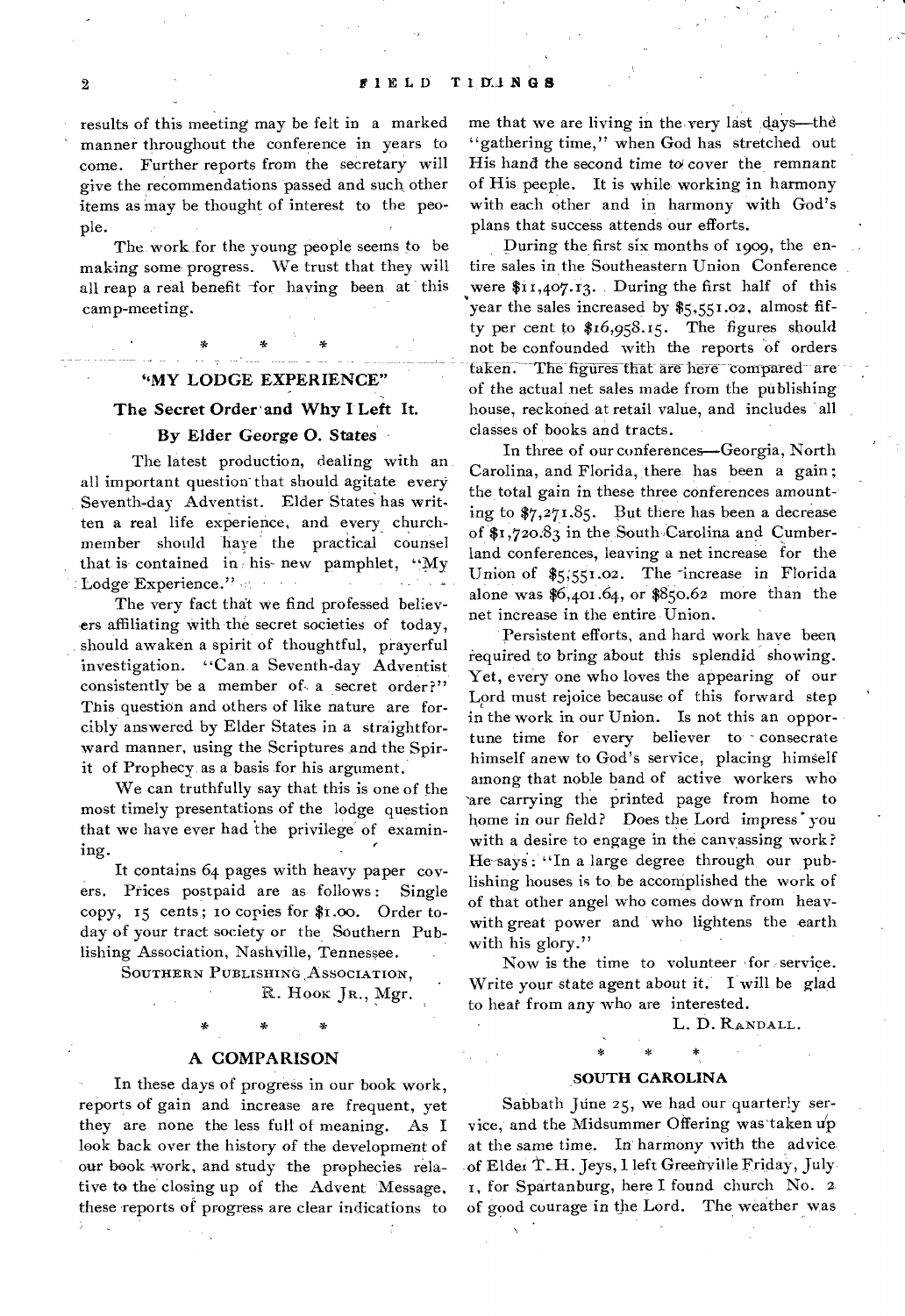rather disagreeable, but we had our Sabbath service ; and the Midsuminer Offering was likewise taken up- Sunday July 3, I boarded a train for Columbia, and was met at the depot by Brother Jackson, and went to the tent where I found Brother Scott and the others hard at work. The meetings are well attended, though the inclement weather has had its effect. Notwithstanding the people are deeply interested, and indications point to a large church in the near future. The better class of people are the ones who are taking hold of the truth, and that makes the outlook healthy.

The colored ministers of this city are fighting hard to keep the people from attending the meetings, but they can prevail nothing. It is a fact, thaf we are in the "Loud Cry" of the message.

Our camp is moving on nicely and harmoniously, the result will be seen in the salvation of souls when the reproach of Egypt is rolled away from our hearts.

My wife left Greenville for Huntsville Ala. to attend the teachers institute which is being held at Oakwood. This city is feverish from its usanitary condition. Brethren remember us at the throne of grace.

J. F. CRICHLOW, Columbia, S. C.

### \*

### CAN WE HANDLE LARGE BOOKS SUCCESS- NORTH CAROLINA CAMP-MEETING FULLY?

### Our Canvassers Success

There is an old adage to the effect, "A faint heart never won a fair lady," and many things that are true in the matrimonial world are equally true in the canvassing world. Many of us have learned in each case that "no" does not always mean no. Where we believe we can succeed, we are apt to succeed.

order: to stay in the work. But, thank the Lord, reasonable.<br>The rent on tents will range the same as , ماسيانا إليها (ماركانيا) بهذه والمتوافقة بالمسترد بالمتوافق المواصلينية في المستوفي The opinion has prevailed that our large books could not be sold in the South, and as a 1esutt many of us have been using small -books, *or* the cheap trade edition of the large books, which leaves us hardly profit sufficient to meet our expenses. Thus many have left the work, and others have kept under an awful burden in We believe we are all ifie country. ,,,-t;ivish them. ;;;.;

am glad to see some of our canvassers,  $1a-$  HOW TO REACH KERNERSVILLE boring to lift the standard. I understand that Those coming from points east of Salisbury,

some have discarded the "Trade-Edition" of their book altogether. There may be, and is, some territory where this cannot be done But in almost any country territory it\_can be done, especiallY if we will arrange oar delivery for the time when the people get their money,—usually in the fall, or if in lumber or mining sections, pay-day. In the city it is best to use your cheap book some, also when you are forced to make short deliveries in the country during summer months. But for fall work in the country, it can and is being done.

 $\mathbf{R}$ 

In eighteen days (and only ten of those full days) I have taken \$1.20 worth of orders, and not one of them for less than \$3.50. That includes helps and some Bible orders.

Some will want to know how I keep from telling the people that I have a \$2.50 binding in my satchel. I don't have it there! But some will say, "What do you do when you find a person who wants the book, but is not able to give \$3.00 for it?" Well, if there is no way to get their order for the \$3.0o book, I just let them go, for I had rather lose that order than have others think I had been unfair in not showing the cheap one to them. If we are going to keep the standard up, let's keep it up. If we have territory that just will not support a \$3.00 book, use the cheap one and show it to all and let them decide which binding they want. That is the only way to use the plain binding. Show it to all, or do not have it at all. The latter is prefer-<br>able.  $W, E, LANIER, Raleich, N, C$ . W. E. LANIER, Raleigh, N. C.

The time for our annual conference and camp-meeting is very near at hand and doubtless all our brethren are looking forward to this time with pleasure, and have laid their plans to be present at the first meeting, which begins Thursday, August IS.

A high rolling plot of ground has been secured in the center of Kernesville, it is the public school property, and is. accessible to the station. The school board has shown us every courtesy, and seem anxious to have us come. They let us have the grounds free. We expect a full attendance-from the town and it will be a great disappointment if our people fail to come up to this important meeting.

We plan to have a dining tent as usual and rates will be about the same as last year, we have ordered a good supply of health foods and. we shall endeavor to make prices on all things.<br>reasonable.

the cloud is lifting, and Isreal is on the march. Hast year and lumber will be on the ground, so.<br>We believe we are able to go over and possess floors can be placed in the tents, by those who floors can be placed in the tents. by those  $\Lambda$